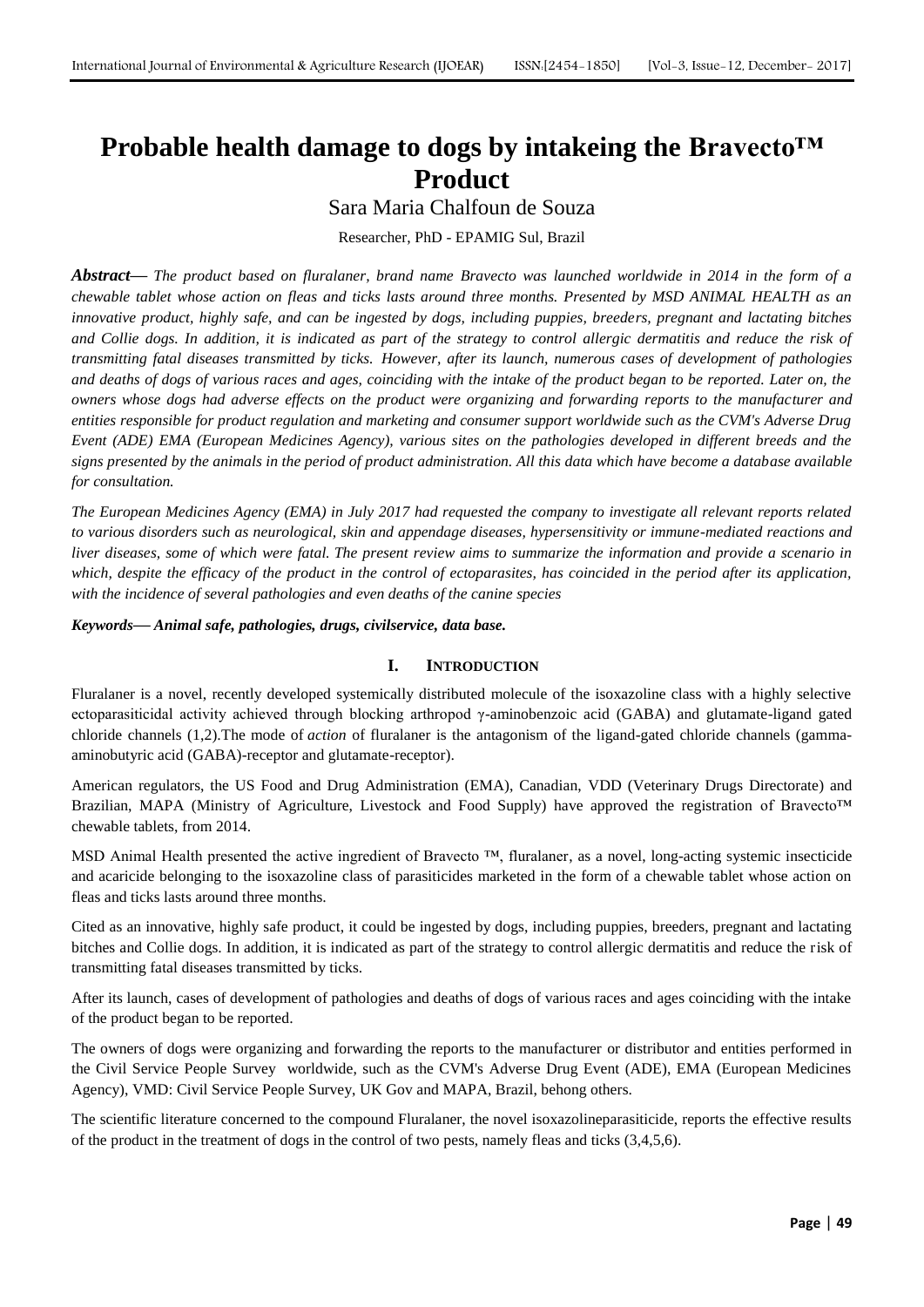All of them agree about the fact that Bravecto is a novel systemic insecticide and acaricide that provides long acting efficacy in dogs after a single oral treatment.

However, research becomes scarce when searching for scientific articles on the mechanisms of action of fluralaner on the non-target species as canine and consequent side effects from its application.

The present study sought, through a search for papers, reports based on the data on the harmful effects of the Bravecto product, based on the fluralaner compound, on animal health, to demonstrate that research is insufficient for the even if it remains in the market, due to the injuries suffered by the animals and their owners.

# **II. METHODOLOGY**

We searched for scientific papers indexed in different databases, databases containing reports of possible side effects of the product in Brazil, the United States and Europe as well as on sites in the same countries.

## **III. RESULTS AND DISCUSSION**

In the article about the Bravecto Technical Dossier (Wengenmayer et al., 2014), we found some of the publications used for product registration, available at: http://www.parasitesandvectors.com/series/bravecto(7). published, whose citations and additional information regarding them are presented in Table 1 below.

| <b>Paper citation</b>                                                                                                                                                                                                                                | <b>Interest conflites</b>                                                                                 | <b>Number of</b><br>health dogs<br>receiving<br><b>Fluraner</b> |
|------------------------------------------------------------------------------------------------------------------------------------------------------------------------------------------------------------------------------------------------------|-----------------------------------------------------------------------------------------------------------|-----------------------------------------------------------------|
| Meadows et al.: A randomized, blinded, controlled USA field<br>study to assess the use of fluralaner tablets in controlling canine<br>flea infestations. Parasites & Vectors 2014 7:375.                                                             | Drs. Meadows, Guerino, e Sun are<br>hired by pela Merck Animal Health.                                    | 118                                                             |
| Walther et al.: Safety of the concurrent treatment of dogs with<br>Bravecto™ (fluralaner) and Scalibor™ protectorband<br>(deltamethrin). Parasites & Vectors 2014 7:105.                                                                             | FMW, PF, MJA, RKAR e MCN are<br>hired by Merck/MSD Animal<br>Health.                                      | 24                                                              |
| Kilp et al.: Pharmacokinetics of fluralaner in dogs following a<br>single oral or intravenous administration. Parasites $\&$ Vectors<br>2014 7:85.                                                                                                   | All the authors except DR, are hired<br>by Merck / MSD Animal Health.                                     | 24                                                              |
| Rohdich et al.: A randomized, blinded, controlled and multi-<br>centered field study comparing the efficacy and safety of<br>Bravecto™ (fluralaner) against Frontline™ (fipronil) in flea- and<br>tick-infested dogs. Parasites & Vectors 2014 7:83. | All the authors except DR, are hired<br>by MSD Animal Health.                                             | 108                                                             |
| Walther et al.: Safety of fluralaner, a novel systemic antiparasitic<br>drug, in MDR1( $-/-$ ) Collies after oral administration. Parasites &<br>Vectors 2014 7:86.                                                                                  | FMW, MJA, RKAR e MCN are<br>hired by Merck / MSD Animal<br>Health. AJP is hired by<br>IllinoisUniversity. | 8                                                               |
| Walther et al.: The effect of food on the pharmacokinetics of oral<br>fluralaner in dogs. Parasites & Vectors 2014 7:84.                                                                                                                             | FMW, MJA, RKAR e MCN are<br>hired by Merck / MSD Animal<br>Health.                                        | 12                                                              |
| Taenzler et al.: Onset of activity of fluralaner (BRAVECTO <sup>TM</sup> )<br>against Ctenocephalidesfelis on dogs. Parasites & Vectors 2014<br>7:567.                                                                                               | JF is haired by ClinVet and all the<br>others authors are MSD Animal<br>Health                            | 44                                                              |
| Walther et al.: Safety of concurrent treatment of dogs with<br>fluralaner (Bravecto <sup>TM</sup> ) and milbemycin oxime - praziquantel.<br>Parasites & Vectors 2014 7:481.                                                                          | FMW, PF, MJA, RKAR e MCN are<br>hired by Merck/MSD Animal<br>Health.                                      | 20                                                              |

**TABLE 1 PAPERS ABOUT ASPECTS OF SEGURANCE AND EFFICACY OF BRAVECTO ™**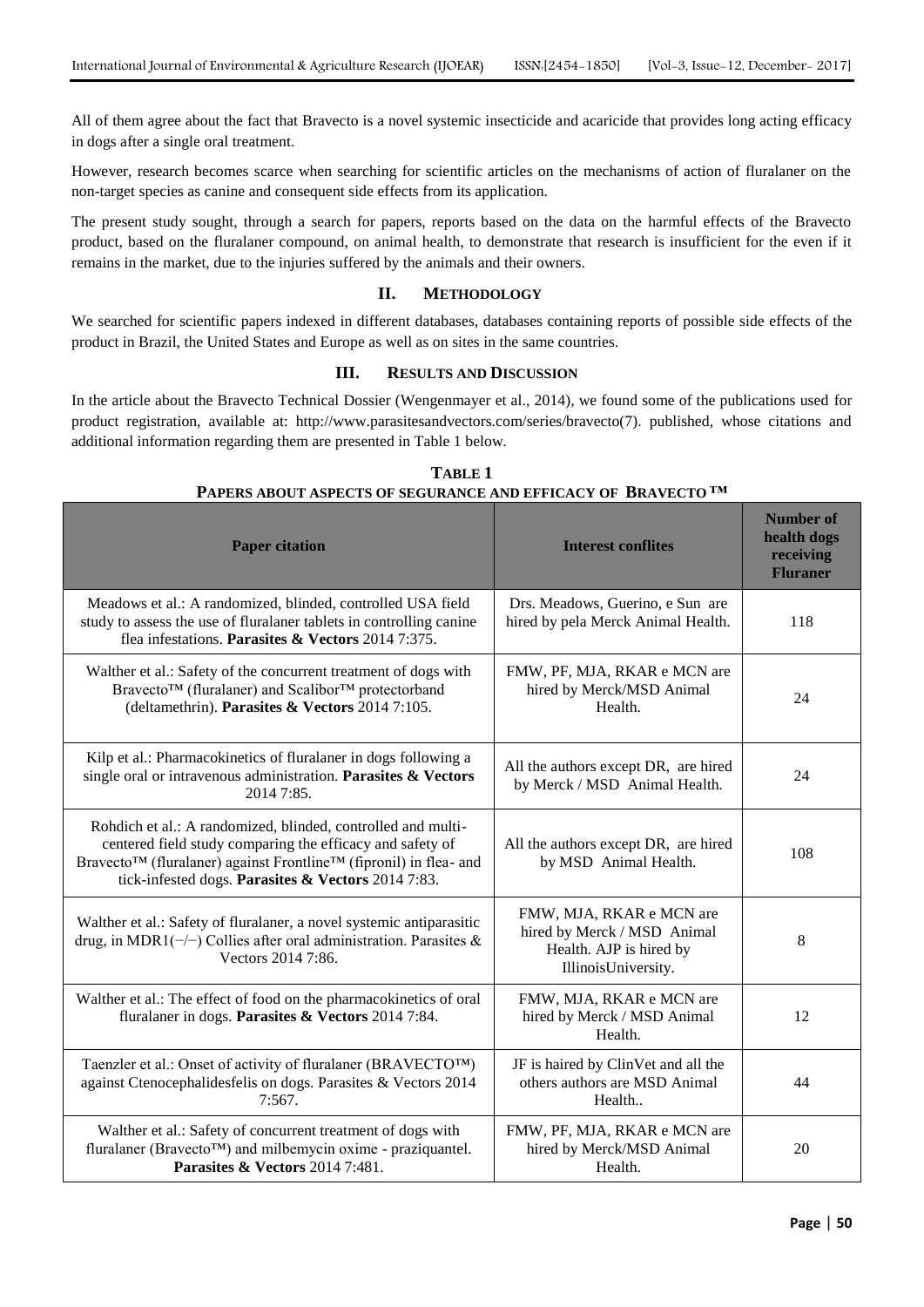As common points among the publications it is quoted that all of them are published in an the open access publication, all in the year of 2014.. Another point to be considered is that in all studies healthy dogs were used as quoted in the Technical Dossier, aiming the registration of the product. Being a free-marketing product offered by pet shop attendants, in the case of Brazil, it would be impossible to know if the dog that will receive the product is healthy or if it presents a genetic predisposition or of another nature that would restrict the use of the same one .

Regarding the form of commercialization, in Europe and the United States, the law restricts this drug to use by or on the order of a licensed veterinarian (8,9).

In Brazil, there is a free commercialization of the product, without the order of a veterinarian licensed, including by ecommerce although there are many cases of administration of the product under the guidance of veterinarians who seem to ignore or ignore the harmful effects of the drug.

On the website http://www.seubuldoguefrances.com.br/2016/03/a-polemica-do-bravecto.html founded by CamilliChamone (10), geneticist and molecular biologist, on 08/14/2008 that became the first and largest blog in Latin America on French bulldogs, a post was published in March 2016 whose comments on the product insert highlighting the fact that:

In the leaflet of the medication, the first sentence of Indications is already quite elucidative: For the treatment of infestations by ticks and fleas ..." That is, there is no indication of use of this product for prevention.

This is still reiterated and very well explained when the manufacturer himself says: "Fleas and ticks should be attached to the dog and already started feeding [dog's blood] to be exposed to the active principle."

"I may be mistaken, but logic tells me that if fleas and ticks are not prevented from stinging an animal, the risks of transmission or manifestation of disease (DAPP, erlichiosis, babesiosis) are not eliminated."

The author completes her comments regarding the systemic action of the product with little known effects on the animal organism.

Demonstrating a return to claims from organized civil society, the European Medicines Agency (EMA) after 11 February 2014; it has granted a marketing authorization valid throughout the European Union for the veterinary medicinal product Bravecto. The full EPAR for Bravecto can be found on the Agency's website at: ema.europa.eu/Find medicine / Veterinary medicines / European public assessment reports. Last updated in March 2016, it presented in July 2017 some questions and new requirements regarding the maintenance of the product in the market.

The European Medicines Agency (EMA) concluded in July 2017 that" Bravecto, a medicine that treats tick and flea infestations in dogs and cats, continues to have an acceptable safety profile. However, the company that markets the product will have to update the package leaflet and include convulsions as a new side effect that is reported very rarely, i.e., less than one animal out of 10,000 animals treated. Veterinarians and pet owners will also be advised to use Bravecto with caution in dogs with epilepsy.

EMA's Committee for Medicinal Products for Veterinary Use (CVMP), following a regular but inconclusive analysis of limited data on serious side effects, had requested the company to investigate all relevant reports related to various disorders such as neurological, skin and appendage diseases, hypersensitivity or immune-mediated reactions and liver diseases, some of which were fatal. The investigation had to take into account the age and breed of animals, the number of treatments, underlying disease conditions and concomitant treatments.

The company that markets the medicine is expected to implement the changes to the package leaflet within six months of the CVMP conclusion.

According to the company, about 41.6 million doses had been distributed worldwide, of which approximately 18 million were in the European Union (EU) between February 2014 and December 2016. By 15 August 2017, suspected side effects had been reported electronically for 5,326 dogs, of which 2,144 were in the EU. Between February 2014 and 15 August 2017, deaths had been reported in 1,265 dogs worldwide and 342 in the EU. Each report relates to dogs under different health conditions, often receiving multiple medicines, therefore these figures may or may not be related to the use of Bravecto in dogs"(11).

Another survey conducted by the European Medicines Agency (EMA) reports all races that suffered side effects coincident with the post-administration period and were reported to MSD and MERK. About 89 breeds were reported involving about 870 dogs. It was observed that many cases reported were of crossed and unlisted races (12).